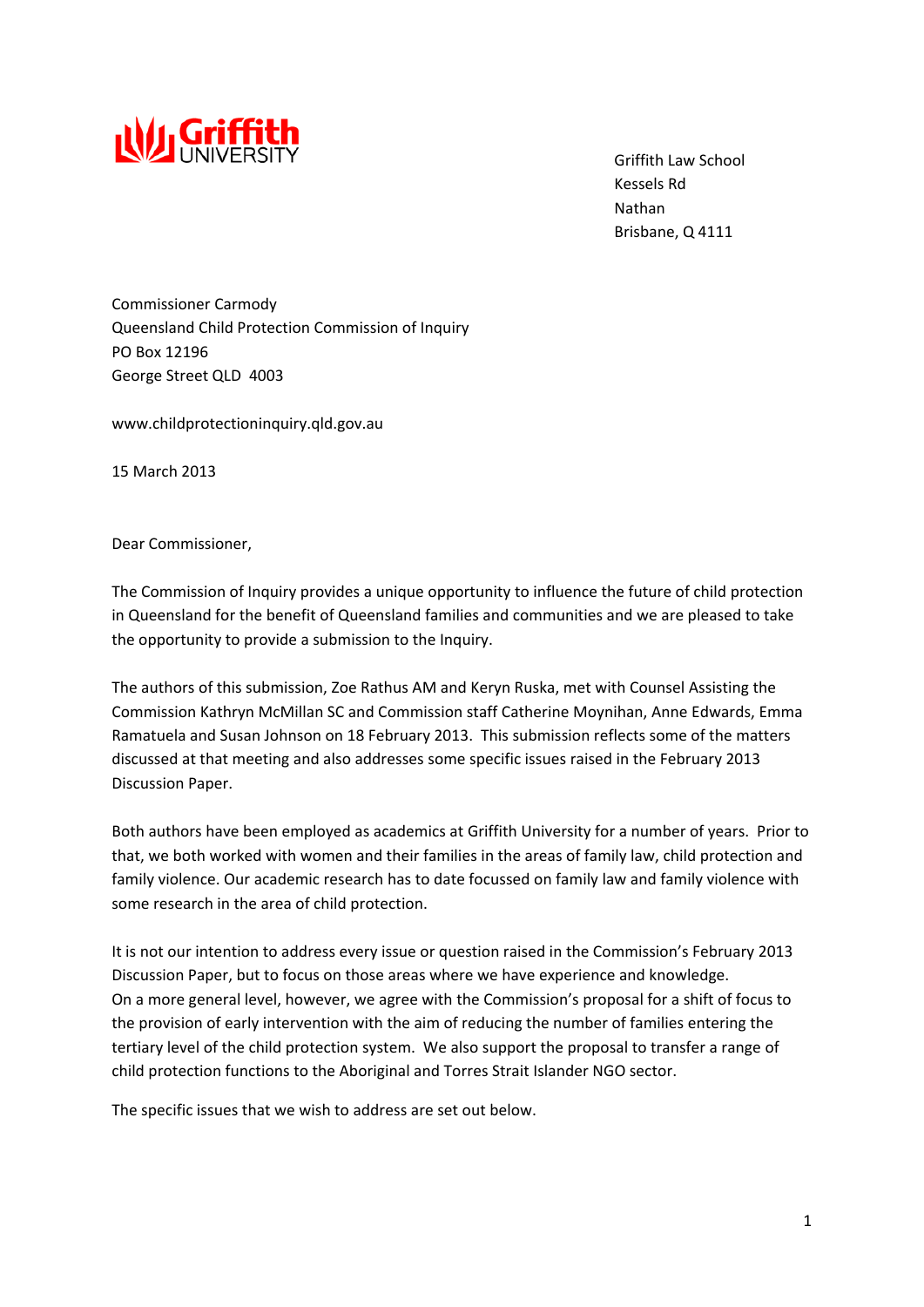## 1. Representation of parent/s

It is the view of the authors that a representative or advocate for parents should be an integral part of the child protection system, not only at the tertiary level (Chapter 10 of the Discussion Paper) but also at the secondary level of the system (Chapter 4 and 5 of the Discussion Paper).

An advocate would assist to alleviate the power imbalance between parents and the Department of Child Safety and may also be a buffer between the parent/s and the Department, thus reducing the conflict that often occurs. An advocate would enhance communication between the parent/s and the Department and hopefully lead to parents feeling less isolated and alienated in the child protection system. Research conducted by Drs Heather Douglas and Tamara Walsh about the child protection system in Queensland suggests that mothers frequently did not understand what was happening in their proceedings, where their children were located or what their rights were as parents. Their research also noted that 'the approach of child protection officials changed perceptibly when the parent had a legal representative', with the Department seen to be less 'dominating'.<sup>[1](#page-4-0)</sup> Douglas and Walsh note that 'the presence of advocates may shift some power back to the parent'<sup>[2](#page-1-0)</sup>. While the inclusion of lawyers or advocates is sometimes viewed by departmental staff as overly adversarial, we submit that a representative or advocate for parent/s may lead to a more inclusive process which could reduce tensions and facilitate outcomes in the best interests of the children.

Ideally, a representative or advocate for parents should be available as early as possible, before matters have escalated and thereby save costs at the tertiary end of the system. We do not suggest that the representative or advocate should always be a lawyer. It is our view that in the secondary level of the system an advocate could be a suitable skilled community worker, although a lawyer is necessary for parties in the tertiary level of the system. It is essential that the representative or advocate is independent of the department so that parent/s will work with and trust that person.

## 2. Family Violence

Differential response pathways‐ chapter 4, question 9 of the Discussion Paper. We support the proposal for a specific response pathway for matters involving family violence. We endorse the submission of Women's House Shelta<sup>[3](#page-1-1)</sup> that currently in child protection matters insufficient attention is paid to the power imbalance in family violence relationships and to providing support to women to enable them to keep their children safe.

Women experiencing family violence are often seen as 'not protective' and are given an ultimatum by the Department to leave the family home and the relationship or their children will be removed by the Department. The reality is that it can be extraordinarily difficult for women to leave the home and relationship without support. For many women to leave successfully they require support

<span id="page-1-2"></span>

<sup>1</sup> H Douglas and T Walsh, 'Mothers and the Child Protection System' (2009) *International Journal of Law, Policy* and *the Family* (2009) 23(2): 211-229 at 222<sup>2</sup> Ibid

<span id="page-1-0"></span>

<span id="page-1-1"></span><sup>&</sup>lt;sup>3</sup> At page 85 of the Discussion Paper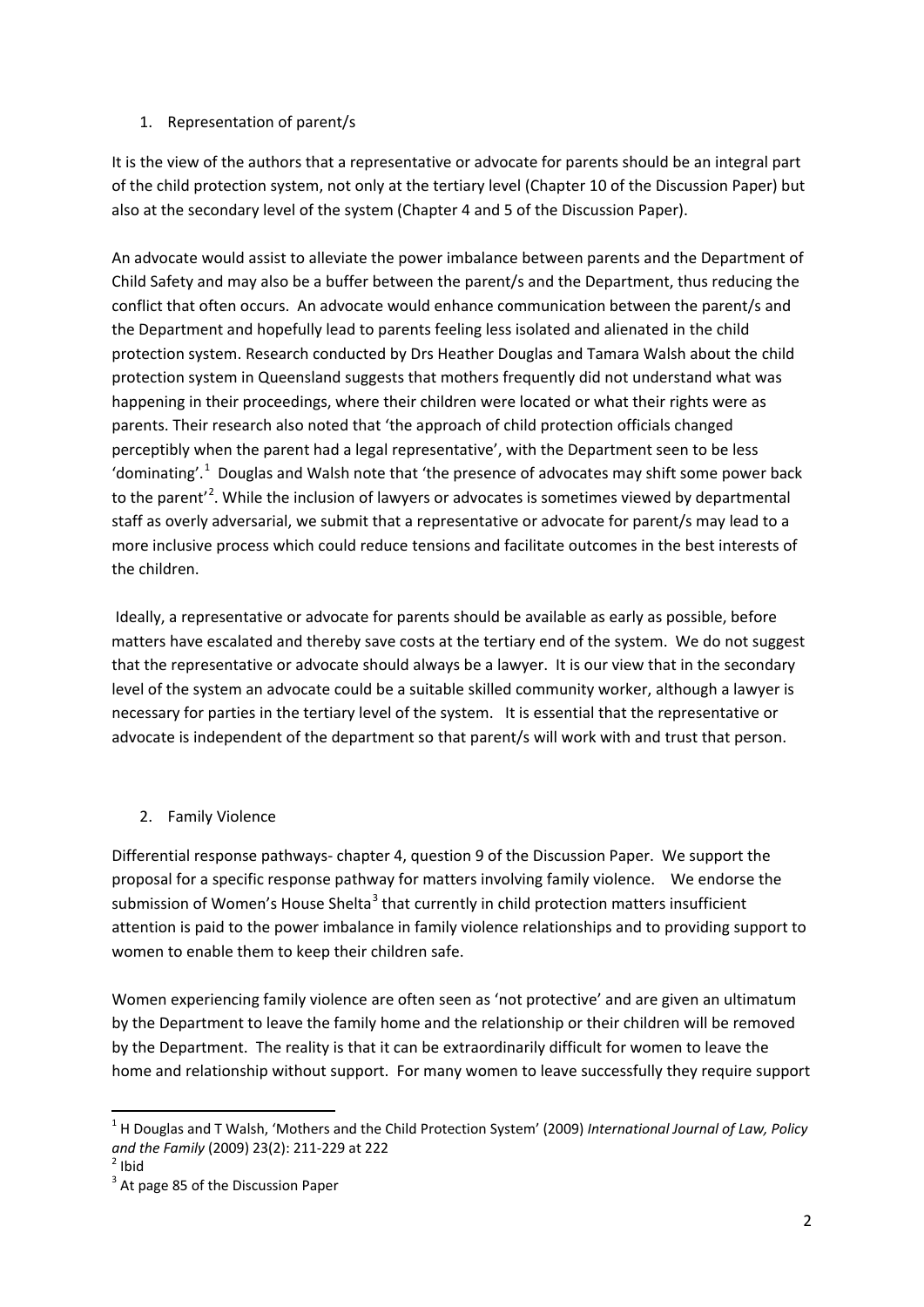in the period following the breakup of the relationship, when they are likely to be still traumatised and dealing with issues such as finding housing, changing schools and providing emotional support to the children. It is now understood that family violence can diminish the capacity of mothers to nurture and parent well but that this effect is likely to dissipate if the mother and her children are rendered safe.<sup>[4](#page-1-2)</sup> Women need support to achieve this and it is important that departmental staff act cautiously in terms of assessing their parenting skill while they are still with their violent partner and shortly after their separation. A wrong appraisal of this could lead to an unnecessary removal of a child.

If a woman takes protective action and leaves the violent relationship she can also be placed in a complex position if the children have already been removed or are place in care shortly after her separation. A situation can arise where the Department expects her to behave as a mother but the reality is that she is living as a childless single woman. She is ineligible for many financial and social services benefits available to parents but decisions about returning the children to the mother's care depend on the mother living her life as she would if the children were living with her. This is an unrealistic standard. In the meantime, the requirements of the Department in terms of attending meetings and parenting courses etc can often limit such a mother's capacity to move forward, restricting her opportunities for employment or study.

It is in the area of family violence that women most dramatically experience the policy and philosophical differences in the underpinnings of the family law system and the child protection system. While the child protection system scrutinises the mother to ensure that she manifests the characteristics of an overtly protective parent, such a stance can create adverse outcomes for her within the family law system where the focus will be on her level of cooperation with the father and her facilitation of contact between the father and the children unless there has been absolute proof of the violence and harm.<sup>[5](#page-2-0)</sup>

It is hoped that a specific response pathway for matters involving family violence would allow meaningful support and assistance to be provided to women experiencing family violence, so that they can keep their children safe and in their care wherever possible.

3. Multi‐disciplinary teams

We support the proposal in Chapter 4 for multi-disciplinary teams to work with families in the Child Protection system. We propose that it is important to include lawyers in the multi‐disciplinary team, to allow legal issues to be addressed as early as possible rather than on the eve of a court date. The involvement of lawyers at the earliest stages of departmental intervention would allow for lawyer‐ to-lawyer negotiation (assuming the parents are also represented) and assist to resolve issues quickly. The involvement of lawyers may be viewed by some as adversarial but it reflects the reality of the system being a statutory system, and would serve as a safeguard to ensure compliance with legislation.

<span id="page-2-1"></span><sup>&</sup>lt;sup>4</sup> P Jaffe, J Johnston, C Crooks and N Bala, 'Custody Disputes Involving Allegations of Domestic Violence: Toward a Differentiated Approach to Parenting Plans', (2008) 46(3) *Family Court Review* 500 at 503 – 504.

<span id="page-2-0"></span><sup>5</sup> See s60B and s60CC(2) *Family Law Act 1975* (C'th). While the amendments introduced by the *Family Law Legislation Amendment (Family Violence and Other Measures) Act 2011* mean that greater weight will now be given to 'protection' than to a 'meaningful relationship', (see, for example, new sub‐section s60CC(2A)) the impact of the amendments remains to be seen.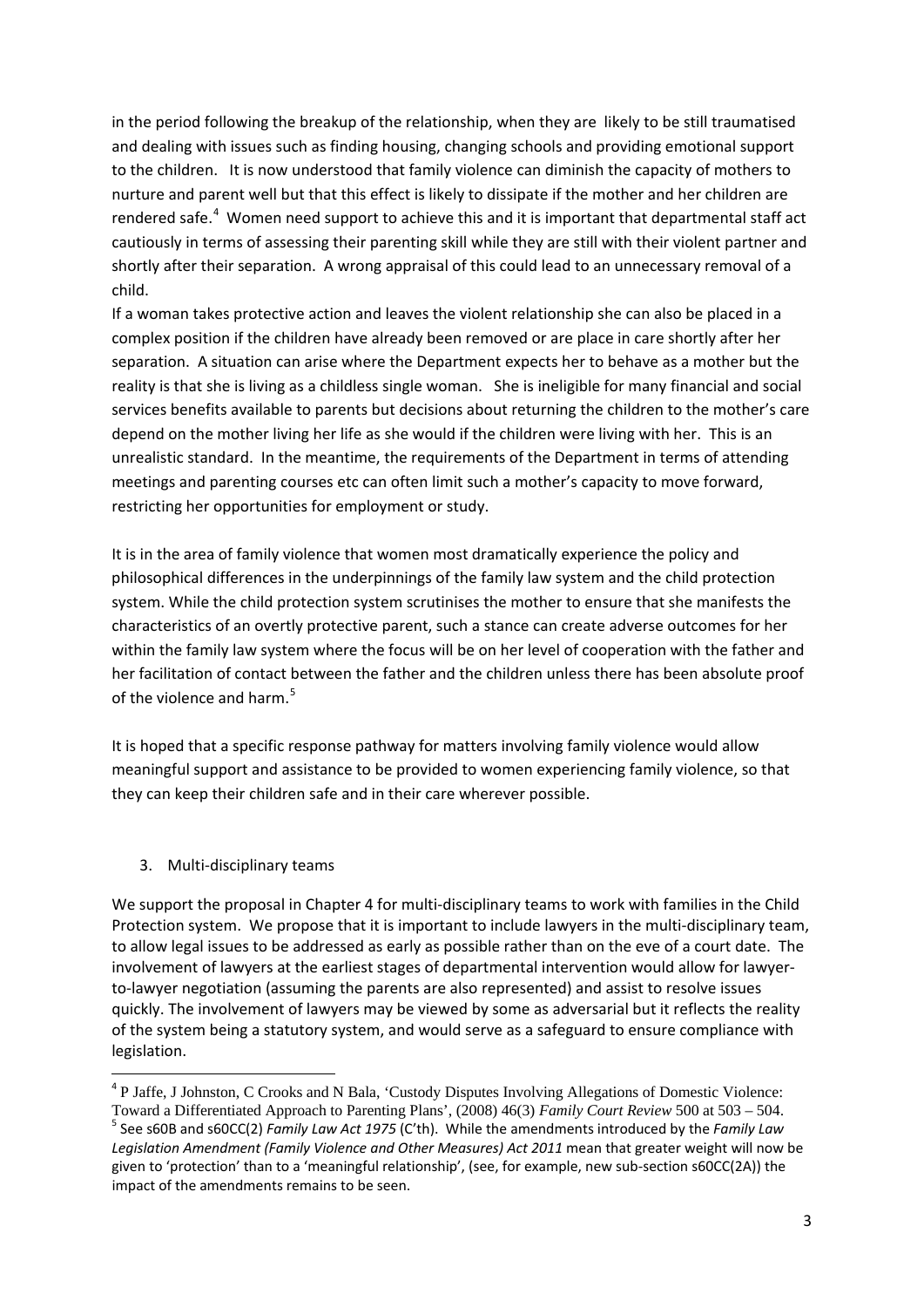The model in the UK child protection system is an example of a multidisciplinary team that includes lawyers both for the Local Authority (the statutory body responsible for child protection) and the parents. The UK Ministry of Justice Best Practice Guide<sup>[6](#page-2-1)</sup> stresses the importance of collaboration between the various professionals working with at‐risk families and sets out the roles of the different members of the multi‐disciplinary team. This includes setting out the role of the lawyer for the parent.

The Best Practice Guide states that parents should be actively encouraged to seek legal advice and notes that "If the [Pre‐Proceedings Meeting] is to have the best possible chance of resolving issues or identifying an alternative care solution it is vital that both the [Local Authority] and the parent have appropriate advice from their qualified legal advisors." At a local level in the UK, various County Councils have developed protocols that set out the roles of professionals in the child protection system.<sup>[7](#page-3-0)</sup>

The inclusion of lawyers in the multi‐disciplinary team in child protection and the encouragement of meaningful collaboration between professionals, including recognition of the role of the advocate/lawyer for the parents, is something that would be beneficial in the Queensland child protection system and in our view would lead to better information sharing, earlier resolution of matters and better outcomes for children and families.

## 4. Permanent placement options and adoption

This issue is raised in Chapter 5 of the Discussion Paper and as noted in the Discussion Paper, it is a complex issue. The desire for permanency is understandable, particularly from long-term foster carers and some children in long-term placements. However we are of the view that adoption (either open or closed), or the proposed permanent placement option that is somewhere between long-term guardianship and adoption, should be an option of absolute last resort.

The reality is that, as supported by the evidence of Karen Healy of the AASW<sup>[8](#page-3-1)</sup>, young people will often seek to return to their biological family when they reach their teenage years or when they exit the care system. It is doubtful that adoption or some other permanent placement arrangement would change this reality for the majority of young people in the care system.

Of particular concern is that the availability of the option could lead to its overuse, particularly in a system that is under stress as is the case at present. We note that the Discussion Paper makes specific mention of the forced removal of children including the Stolen Generation and the need to guard against such events occurring again. However given the increasing overrepresentation of Aboriginal and Torres Strait Islander children in the child protection system, it is likely that any overuse of adoption as an option would directly affect the Aboriginal and Torres Strait Islander

<sup>6</sup> Care Proceedings Programme, Ministry of Justice *Preparing for Care and Supervision Proceedings: A Best Practice Guide for use by all professionals involved with children and families pre‐proceedings and in* preparation for applications made under section 31 of the Children Act 1989, 2009<br><sup>7</sup> For example see the Bedfordshire County Council, "Protocols for attendance of lawyers at child protection

<span id="page-3-0"></span>conferences" 2005<br> $8$  Referred to at page 111 of the Discussion Paper.

<span id="page-3-1"></span>